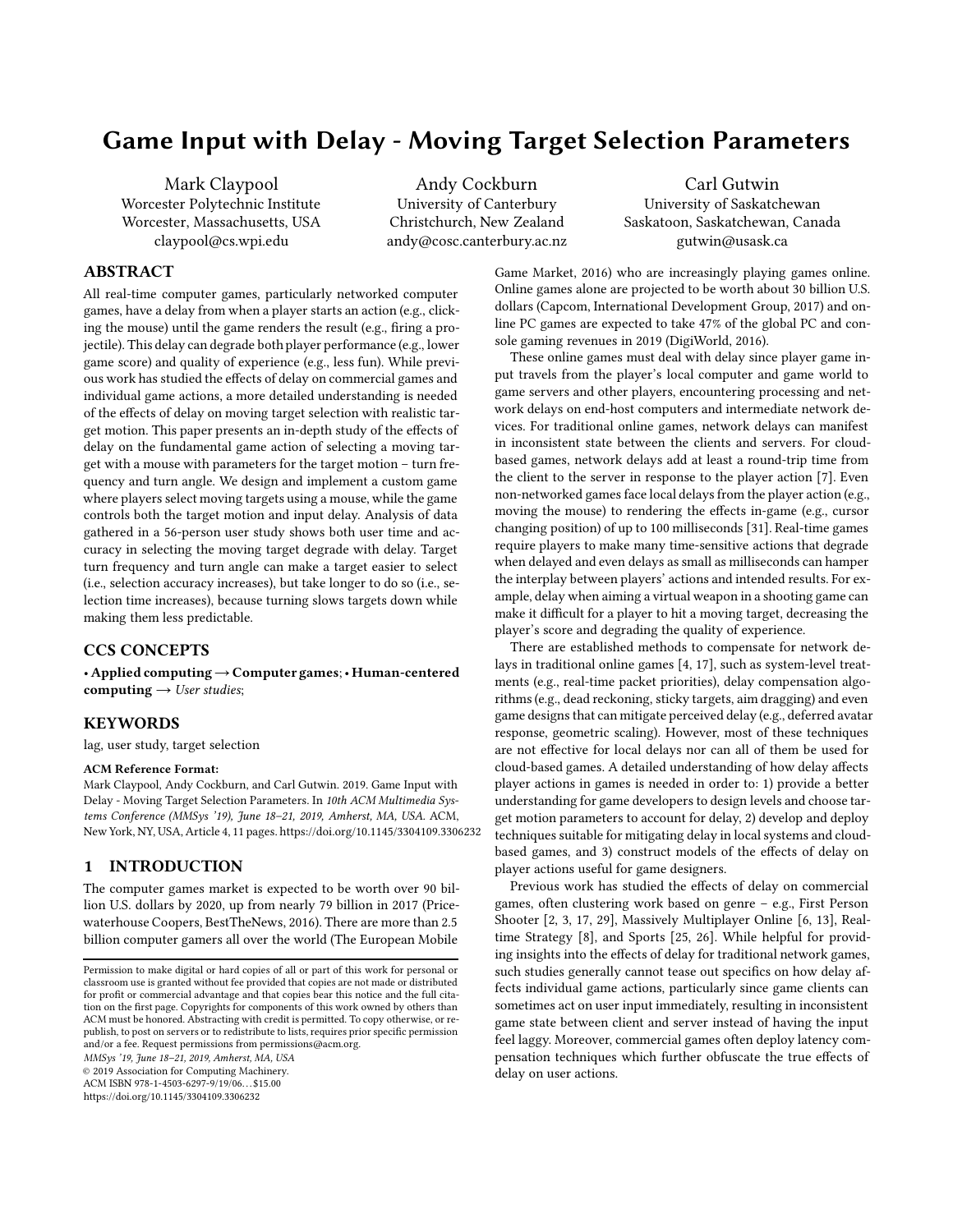Other related work has looked at the effects of local delay on user input in games, including models of user performance [\[22,](#page-10-13) [27](#page-10-14), [30](#page-10-15)]. Some work on moving target selection has suggested an exponential model of performance with delay and target speed [\[11\]](#page-10-16), but has done so only for targets with constant velocity. In many games, targets move with complicated motion parameters, using force-based physics for acceleration and velocity and abrupt target directional changes. For example, vehicles in most first-person shooter games, such as Halo (Microsoft Studios, 2001-2010) or Battlefield (Electronic Arts, 2002-2016), and players in sports games such as Madden NFL (EA Sports, 1988-2018) or Strikers Charged (Nintendo, 2016), use force-based physics for movement.

We design and implement a game that isolates the fundamental action of selecting a realistically moving target with a mouse, controlling: a) the delay between the user input and the rendered action, and b) the target motion parameters – specifically, turn frequency and turn angle. The game records the elapsed time when the user first clicks on the target and distance from the mouse cursor when clicked and the target, and also gathers quality of experience (QoE) ratings on the perception of delay by the user. We deploy our custom game in a user study with 56 participants, using delays of 50 to 300 milliseconds, and target turn intervals of 0 to 150 milliseconds and turn angles from 0 to 360 degrees.

Analysis of the results shows user accuracy (measured by the distance from the cursor to a target when the mouse is clicked) and user selection time (measured by the elapsed time to select the target) degrade linearly over the range of delays tested – this is in contrast to earlier work [\[11\]](#page-10-16) that showed an exponential relationship, albeit over a wider range of delays. The user is least accurate when the target turns with a mid-range (90 degree) angle, since sharper turns tend to slow the target when using realistic movements. In contrast, higher turn frequency actually makes targets easier to hit since more frequent turning decreases average target speed as targets may turn back towards the user selector (mouse), but users take longer to select with higher turn frequencies since target movements are less unpredictable. User opinions on the quality of experience (perception of delay) show a pronounced degradation even over the modest delay range tested.

The rest of this paper is organized as follows: Section [2](#page-1-0) describes work on user input modeling, network games, and game actions related to our work; Section [3](#page-2-0) describes our methodology, including developing our game and conducting a user study; Section [4](#page-5-0) analyzes the results from the user study; and Section [5](#page-9-0) summarizes our conclusions and presents possible future work.

### <span id="page-1-0"></span>2 RELATED WORK

This section presents related research in user input for target selection and delay: models of user input (Section [2.1\)](#page-1-1), impact of delay on network games (Section [2.2\)](#page-1-2) and impact of delay on individual game actions (Section [2.4\)](#page-2-1).

### <span id="page-1-1"></span>2.1 Models of User Input

Paul Fitts pioneered early seminal work in the area of human-computer interaction and ergonomics in the form of creating Fitts' Law [\[12](#page-10-17)]. Fitts' Law describes the time to select a stationary target based on the target distance and target width. Fitts' Law has been shown

to be applicable to a variety of conditions (e.g., underwater [\[21\]](#page-10-18)) and input devices (e.g., eye tracking [\[35\]](#page-10-19)), and has been extended to two dimensions [\[23\]](#page-10-20), suitable for, say, target selection with a computer mouse [\[34\]](#page-10-21), but by itself accounts for neither moving targets nor delay.

Jagacinski et al. [\[18\]](#page-10-22), Hajri et al. [\[14\]](#page-10-23), and Hoffmann [\[15\]](#page-10-24) extended Fitts' Law to moving targets, enhancing the model with a target speed. However, model fit and validation was done with very few users.

Hoffman [\[16](#page-10-25)] and MacKenzie and Ware [\[24\]](#page-10-26) revised Fitts' Law to consider delay, with experiments showing users have two types of responses in the presence of delay: 1) move-and-wait where a user provides input, then stops and waits for it to occur, repeating as necessary (less than 700 milliseconds of delay); and 2) continuous where a user provides continuous input in the presence of delay, adjusting as necessary without stopping (more than 700 milliseconds of delay). Jota et al. [\[20\]](#page-10-27) studied the impact of delay on target selection and dragging with touch devices.

In general, the prior work in user input models does not account for delay and target objects that move with realistic motion, nor have prior input models been validated with a lot of users and a wide range of conditions.

# <span id="page-1-2"></span>2.2 Network Games

There have been numerous studies exploring the effects of delay on traditional network games.

Quax et al. [\[29\]](#page-10-7) studied the effect of delay on a first person shooter (FPS) game, Unreal Tournament 2003 (Epic Games, 2002). Subjective and objective measurements showed that users are influenced by even small amounts of delay.

Fritcsh et al. [\[13\]](#page-10-9) examined delay and player performance in a massively multiplayer online role-playing game (MMORPG), Everquest II (Sony, 2004). User studies with controlled amounts of delay showed EverQuest's in-game strategies for coping with delay provided smooth gameplay even at delays as high as 1250 milliseconds.

Amin et al. [\[2\]](#page-10-5) studied the effects of delay on player experience for another FPS game, Call of Duty Modern Warfare 2 (Activision, 2009), focusing on network congestion. Their results suggested that delay jitter as low as 100 milliseconds can lower Mean Opinion Score (MOS) below 3 (a typical acceptability threshold), with some correlation with player skill.

Chen et al. [\[6](#page-10-8)] analyzed network traces from another MMORPG, Shenzhou Online (UserJoy Technology, 2004), inferring network congestion levels that lead to players quitting the game. They confirmed a pronounced correlation between game session times and minimum delay the players experience.

Broadly, all these approaches treat an existing game as a "black box" in that individual game actions are not studied in isolation. While useful for a general understanding of the effects of delay on network games, game design and game engines may obfuscate important system details, making it unclear how the findings relate to specific player actions. Moreover, network delay in traditional online games often manifests itself in an inconsistent state on the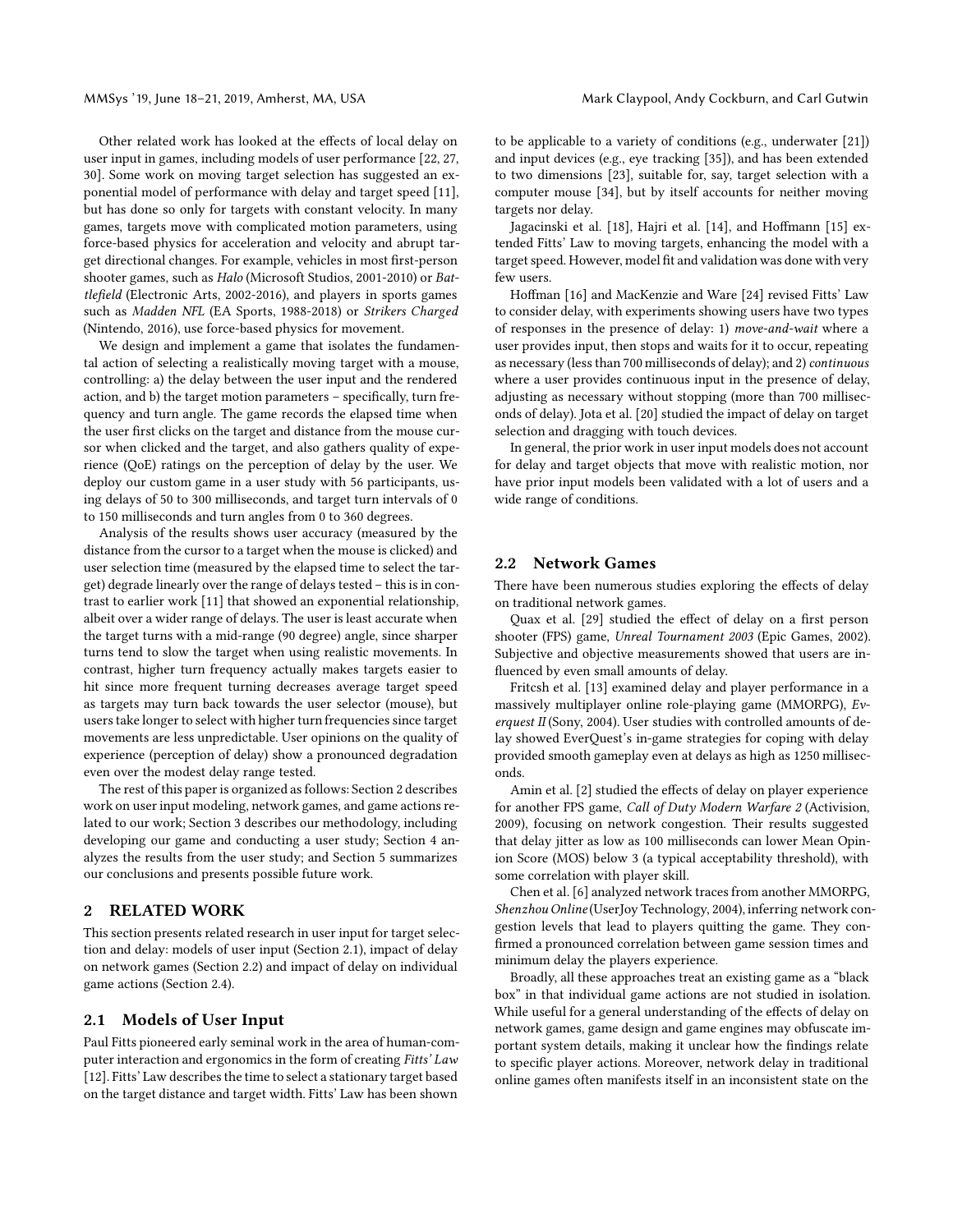Game Input with Delay - Moving Target Selection Parameters MAGys '19, June 18-21, 2019, Amherst, MA, USA

client and the server since the client can act on player input immediately instead of having the player's input wait for a round-trip time to the server.

# 2.3 Cloud-based Games

There is also research, albeit less, on the effects of delay in cloudbased games. Unlike in traditional network games where a client can potentially act on user input immediately, in cloud-based games all user input is delayed by at least a round-trip time to the server.

Chen et al. [\[7\]](#page-10-1) discussed the effects of network delay, packet loss, and bitrate on frame rates and graphics quality for the cloud game systems OnLive<sup>[1](#page-2-2)</sup> and StreamMyGame.<sup>[2](#page-2-3)</sup> The authors did not explicitly measure player performance with delay.

Jarschel et al. [\[19\]](#page-10-28) conducted a user study in an emulated cloud gaming system, measuring the quality of experience for games users selected to play. Sackl et al. [\[32\]](#page-10-29) analyzed the relationships between delay and player experience for cloud gaming, showing even small delays had have a visible impact on experience, depending upon the nature of the game.

These cloud-based research works are more closely related to our work than traditional network game research since the delays studied – player input to rendered output – closely match the manifestation of delays in our work. However, these papers did not analyze individual game actions with delay.

### <span id="page-2-1"></span>2.4 Game Actions

An alternative approach to using a full game in a user study is to explore the effects of delay on individual (aka atomic) game actions.

Claypool and Claypool [\[10\]](#page-10-30) presented a general framework describing delay and game actions that includes precision – the accuracy required to complete the action successfully, and deadline – the time required to achieve the final outcome of the action. While helpful for explaining the effects of delay on games, the precisiondeadline framework did not quantify the many possible parameters that make up game actions (e.g., dodge frequency).

Raeen and Eg [\[30](#page-10-15)] conducted experiments with a simple button + dial interface, letting users adjust delay based on their perceptions. They found users were capable of perceiving even low amounts of delay (around 66 milliseconds).

Long and Gutwin [\[22\]](#page-10-13) studied the effects of delay on an "atom" of interaction in a simple game – moving an object to intercept a target. They found target speed directly affected the impact of delay, with fast targets affected by delays as low as 50 milliseconds while slower targets made the action resilient to delays as high as 150 milliseconds.

Claypool et al. [\[11\]](#page-10-16) investigated selecting a moving target with a mouse in the presence of delay, similar to our paper. Their analysis showed target selection time is impacted exponentially by delay and target speed for constant-velocity targets.

Pavloyvych and Stuerzlinger [\[28\]](#page-10-31) and Pavloyvych and Gutwin [\[27](#page-10-14)] studied target selection and following for objects moving with Lissajous curves (smooth curves, but with varying sharp turns within the curve). They found tracking errors increased quickly for delays

<span id="page-2-5"></span>

Figure 1: Juke! Users move the cursor (blue cross) with a mouse and click on a moving target (red circle). The game adds delay to the user input (both mouse movement and mouse clicking) and controls the target jink frequency and jink angle using force-based movement.

over 110 milliseconds but the effects of target velocity on errors was close to linear.

In general, while these approaches have helped understand delay and fundamental game actions, they used only basic parameters for target movements (e.g., targets with constant velocity). In many games, target objects have complicated movement paths that depend upon how often and how sharply they turn, governed by forces applied in the intended direction.

# <span id="page-2-0"></span>3 METHODOLOGY

To model moving target selection parameters on game input with delay, we: 1) develop a simple game (called *Juke!*) that enables study of user input with controlled delay and target motion using realistic motion parameters (Section [3.1\)](#page-2-4); 2) conduct a user study to evaluate the impact of target motion parameters with delay (Section [3.2\)](#page-4-0), and 3) analyze the core results of the user study (Section [4\)](#page-5-0).

# <span id="page-2-4"></span>3.1 Juke!

In order to avoid the monotony that often occurs during behavioral experiments, we designed the target selection task as a simple game. Our custom game is called Juke!, depicted in Figure [1.](#page-2-5) Juke! allows study of a single user action, target selection, with controlled amounts of delay and controlled motion parameters for the target. Unlike previous studies (see Section [2.4\)](#page-2-1), Juke! uses complicated target motion common to many games, where target movement is governed by force-based physics (e.g., acceleration) and targets turn (jink) sharply. In Juke!, the user proceeds through a series of short rounds, where in each round the player moves the mouse cursor (a blue '+') and attempts to select the target (a red ball) as quickly and accurately as possible. The progress to game completion through the rounds is displayed in the top left corner.

 $^{\rm 1}$ <https://en.wikipedia.org/wiki/OnLive>

<span id="page-2-3"></span><span id="page-2-2"></span> $2$ <https://en.wikipedia.org/wiki/StreamMyGame>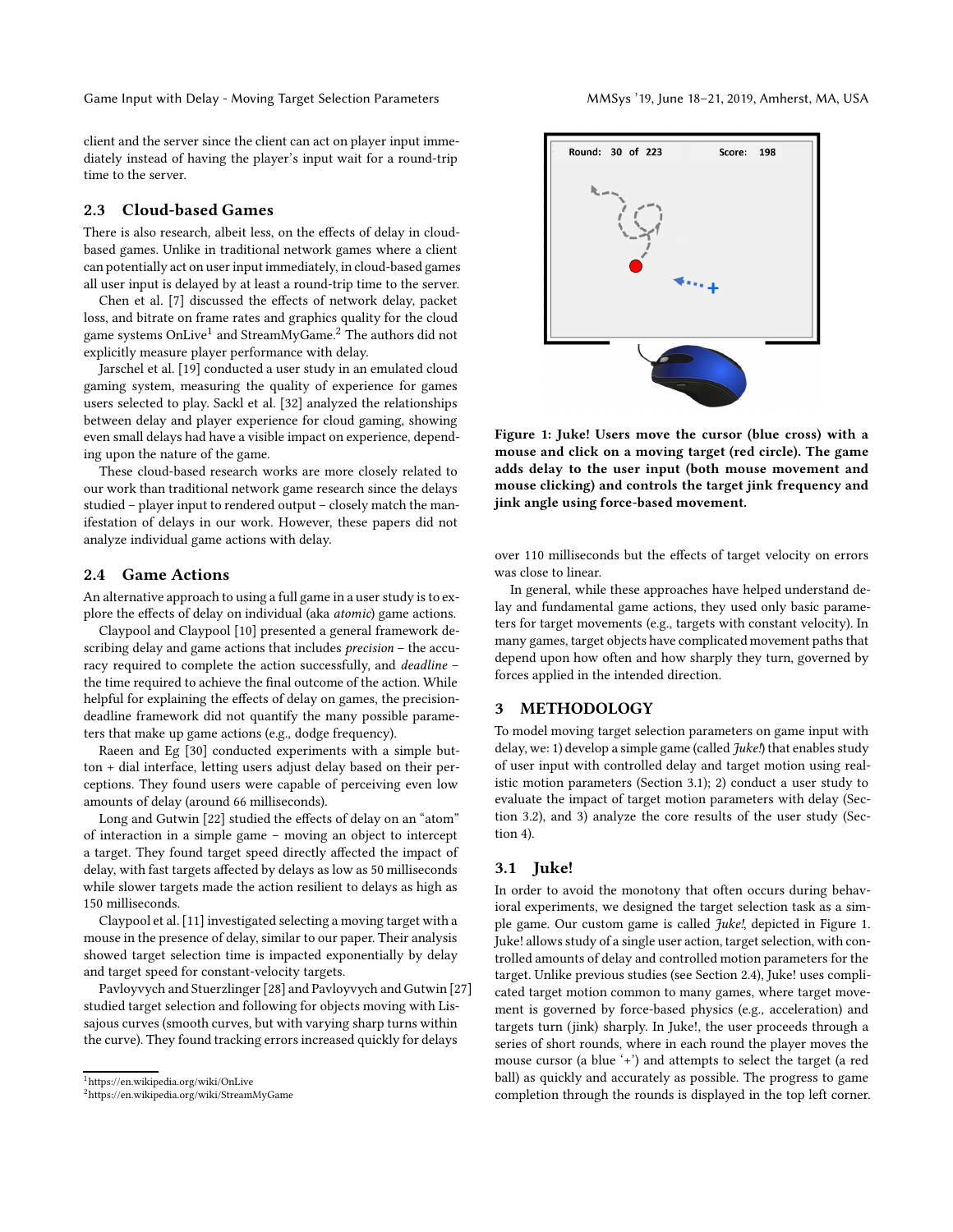### <span id="page-3-0"></span>MMSys '19, June 18-21, 2019, Amherst, MA, USA Mark Claypool, Andy Cockburn, and Carl Gutwin



Figure 2: The Juke! instructions shown to the user.

<span id="page-3-4"></span>

| Term                          | Definition                                  |  |
|-------------------------------|---------------------------------------------|--|
| force-based physics           | constant acceleration in target's direction |  |
| jink/turn                     | change in target direction                  |  |
| jink interval                 | time between turns                          |  |
| jink angle                    | maximum angle range for turn                |  |
| Table 1: Definition of terms. |                                             |  |

The user's score is displayed in the top right corner, where score is a running total of the distance of the cursor from the target when clicked (lower is better).

Upon starting the game, users are instructed to select the target as quickly and as accurately as possible via the dialog box shown in Figure [2.](#page-3-0)

The action chosen – selection of a 2D, moving target with a mouse – is common to many PC game genres. Some examples include: 1) top-down shooters (e.g., Figure [3](#page-3-1) – Nuclear Throne, Vlambeer, 2015) where the player aims a projectile at opponents by moving the mouse to the intended target; 2) first person shooters (FPS) (e.g., Figure [4](#page-3-2) – Call of Duty, Activision, 2003) where players use the mouse to pan the game world to align a reticle over a moving opponent and shoot; and 3) multiplayer online battle arenas (MOBAs) (e.g., Figure [5](#page-3-3) – League of Legends, Riot Games, 2009) where players move a skill shot indicator with a mouse to target a moving opponent with a spell.

<span id="page-3-1"></span>

Figure 3: Nuclear Throne (Vlambeer, 2015), the shotgun reticle is moved with a mouse, selecting moving targets.

Juke! is written in Python using tkinter, and runs in full screen mode at 1080p resolution (1920x1080 pixels) and 30 f/s. For clarity, Table [1](#page-3-4) provides the definition of terms used in describing Juke! behavior.

The user begins each round by clicking a small green circle in the middle of the screen. This situates the user's mouse cursor at

<span id="page-3-2"></span>

Figure 4: Call of Duty (Activision, 2003), the world is panned with a mouse, selecting moving opponents with the sniper reticle.

<span id="page-3-3"></span>

Figure 5: League of Legends (Riot, 2009), the skill shot's direction is moved with a mouse, selecting moving targets.

the same starting location each round. Upon clicking, the green circle disappears and a red target appears at a random location a short distance from the center of the screen.

The target moves with force-based physics [\[5](#page-10-32)], applying an acceleration in the target's intended direction, with a limit on the maximum speed. The intended direction is adjusted based on how often the target jinks and how sharply the target changes direction when jinking. The algorithm is depicted in Figure [1.](#page-4-1) The direction of the target is initially randomly chosen. After that, each game loop (30 Hz), the direction changes every jink interval, adjusting the direction in an amount randomly chosen in the jink angle range (effectively, the target can turn at most  $\frac{1}{2}$  the angle range to the left or  $\frac{1}{2}$  the angle range to the right). A force of 5 pixels/s<sup>2</sup> is applied in the target's direction, added to the velocity. The magnitude of the velocity (maximum speed) is limited to 50 pixels/s. The velocity is added to the target's location.

The jink interval and jink angle parameters are shown in Table [2a](#page-4-2) and Table [2b,](#page-4-2) respectively. The jink interval is the time between turns. The jink angle is the maximum angle range over which the target can turn where each turn angle is chosen randomly over this range. The actual turn angle chosen can affect the speed, since turning back in the opposite direction has a braking (decelerating) effect. Effectively, these parameters provide for a range of target movements that might be experienced in shooting/combat games – e.g., fast, predictable targets (jink angle 0, jink interval 0), somewhat fast, unpredictable targets (jink angle 90, jink interval 75), slow, unpredictable targets (jink angle 360, jink interval 30).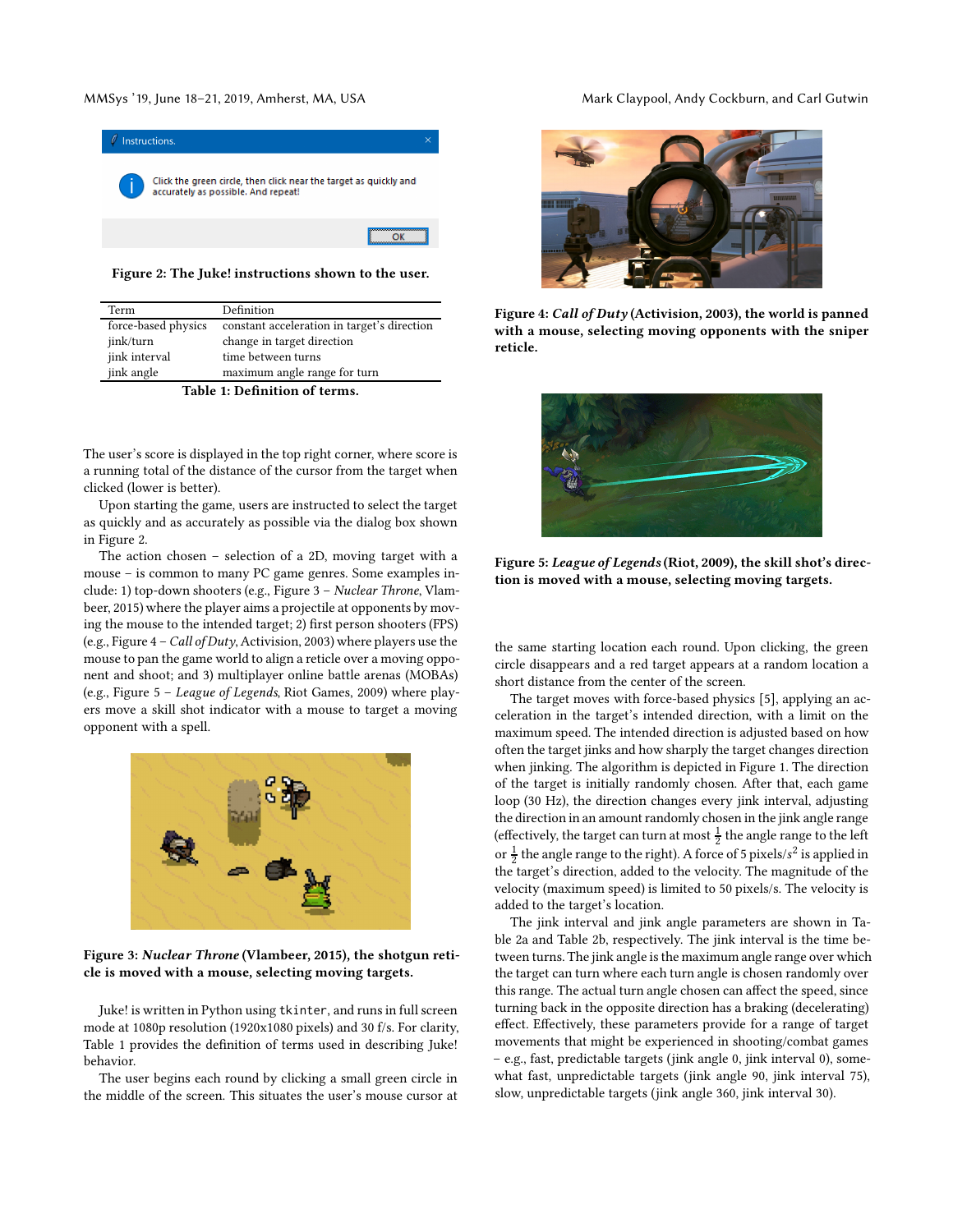<span id="page-4-1"></span>Game Input with Delay - Moving Target Selection Parameters MAGys '19, June 18–21, 2019, Amherst, MA, USA

Listing 1: Force-based Target Motion

```
Constants.
   1 max _speed = 50 / / p i x e l s / s
   force = 5 // pixels / s^23
      Initial values.
   direction = random (360) // degrees
  6 velocity .x , velocity .y = 0 , 0
 7
   // Repeat at 30 Hz until mouse clicked.
  each game loop
10
        1f long enough, random turn based on angle range.
     12 if elapsed > jink_ interval then
         turn = random (1) × jink_angle // pick in range
14 turn = turn - \frac{1}{2} jink_angle // left or right
         15 direction += turn
     16 end if
17
18 // Update velocity based on force in direction.
force.x = cos(direction \frac{\pi}{180}) \times force\int_{20} force.y = \sin(direction \frac{\pi}{180}) \times force21 velocity .x += force.x
22 velocity .y += force.y
23
24 // Limit speed to maximum.
\begin{array}{rcl} \text{speed} & = & \sqrt{velocity.x^2 + velocity.y^2} \end{array}26 if speed > max _ speed then
27 velocity x \star = \frac{max\_speed}{speed}spe ed
28 velocity .y *=
max_spe ed
spe ed
29 end if
30
31 // Update position based on velocity.
32 location .x += velocity .x
33 location .y += velocity .y
34
35 . ..
   36 end game loop
  \sqrt{2\pi} \sqrt{2\pi} \sqrt{2\pi} \sqrt{2\pi}
```
<span id="page-4-2"></span>

| <b>Milliseconds:</b> | Degrees:         | Milliseconds:     |
|----------------------|------------------|-------------------|
| 30, 75, 150          | 0, 90, 360       | 0, 62.5, 125, 250 |
| (a) Jink Intervals.  | (b) Jink Angles. | (c) Added Delays. |

Table 2: User study parameters.

<span id="page-4-3"></span>

Figure 6: Quality of experience prompt given to user.

The game adds a controlled amount of delay selected from the set in Table [2c.](#page-4-2) The delay is added to all user input (mouse movement and clicks) for the duration of the round. Each jink interval, angle & delay combination appears 5 times, but the entire set of combinations is shuffled into a different random order for each user.

Exactly once for each combination of jink interval, angle & delay, the user is asked to rate the quality of experience (QoE) based on the perceived amount of lag experienced during the previous round, shown in Figure [6.](#page-4-3) The game pauses until the user selects a choice, 1 (low) to 5 (high).

<span id="page-4-4"></span>

Figure 7: Lab for user study [\[9\]](#page-10-33).

For practice, the first 3 rounds have no added delay and slow (half acceleration) targets, with a jink interval of 150 ms and a jink angle of 90 degrees. After the practice rounds, the user plays through the 36 jink rounds (4 delays x 3 intervals x 3 angles), 4 no turn rounds (4 delays), and 1 stationary target (4 delays), 5 times each, for a total of  $3 + (36 + 4 + 4) \times 5 = 223$  rounds, all shuffled randomly. Between rounds, the user is free to pause as long as necessary to rest/regain concentration. Playing through the entire set of rounds typically takes less than 15 minutes.

### <span id="page-4-0"></span>3.2 User Study

Our user study was conducted in windowless but brightly lit computer lab (layout shown in Figure [7,](#page-4-4) as used in previous user studies [\[9\]](#page-10-33)). The lab computers had Intel i7-4790 4 GHz processors, 16 GB of RAM, and NVidia GeForce GTX 960 graphics cards and ran Microsoft Windows 10. The PC monitors were Dell U2412M 24" LCDs displaying 1920x1200 pixels @ 59p Hz.

Study participants were solicited via University email and a system whereby Psychology students participate in user studies to obtain class and major credit.<sup>[3](#page-4-5)</sup> Additional incentives were a raffle for a \$25 gift card and for the user with the lowest total score. Participants from an author's class also received 1 extra point on an exam.

Upon arrival in the lab, users were read a script about the study and asked to sign an IRB consent form. Then users were encouraged to adjust the computer chair height and monitor angle/tilt so as to be comfortably looking at the center of the screen. Users were told to they could use the mouse with whichever hand was preferred.

Next, users completed a demographics and gaming experience survey coded using Qualtrics. $4$  Lastly, the game and incentives were described and the game launched.

Users immediately started playing. However, the first three rounds had no added delay and slow targets for practice and the results were not recorded. Users then played through all 5x shuffled combinations of jink interval, angle & delay, (Table [2a,](#page-4-2) Table [2b,](#page-4-2) and Table [2c\)](#page-4-2), with one QoE question (Figure [6\)](#page-4-3) for each jink intervalangle-delay combination.

<sup>3</sup><http://wpi.sona-systems.com/>

<span id="page-4-6"></span><span id="page-4-5"></span><sup>4</sup><https://www.qualtrics.com/>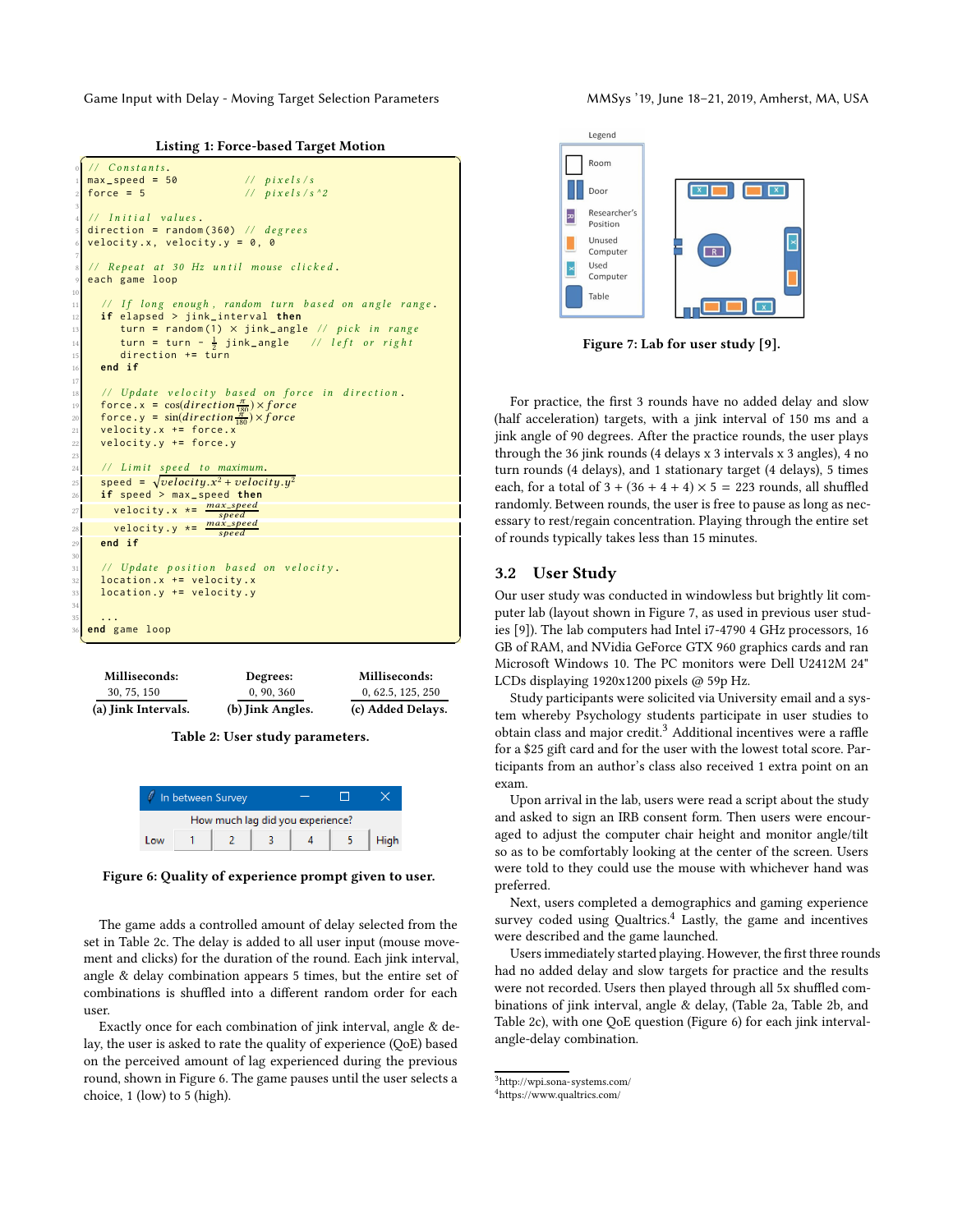### 3.3 Local System (Base) Delay

Note, the delays in Table [2c](#page-4-2) added by Juke! are in addition to any delays inherent in the base computer system. Since such base delays have been shown to be significant [\[17,](#page-10-4) [31\]](#page-10-2), we measured the base delay in Juke! on our lab computers using a Blur-busters type technique.[5](#page-5-1)

An LED on a bread board was connected via wire to a mouse so that the LED lit when the mouse button was clicked. A high frame rate camera (Casio EX-ZR100) filmed the player at 1000 f/s, capturing the moment the QoE prompt was selected using the mouse. By manually examining the individual video frames, the frame number when the light appeared when the mouse was clicked was subtracted from the frame number when the QoE prompt showed the input, giving the base delay (in milliseconds).

<span id="page-5-2"></span>

Figure 8: Measuring base delay.

Figure [8](#page-5-2) depicts the measurement method. The cursor is poised over the QoE prompt in frame 3320. In frame 3321, the LED on the breadboard is lit since the mouse has been clicked. The resulting output (the QoE prompt disappearing) is not seen until frame 3371. Since there is one video frame each millisecond, subtracting 3371 from 3321 gives a base delay of 50 milliseconds.

The measurement method was repeated 5 times, resulting in base delay values of 50, 49, 52, 53 and 48 milliseconds. Hence, 50 milliseconds is added to all delay analysis.

### <span id="page-5-0"></span>4 ANALYSIS

This section first summarizes participant demographics (Section [4.1\)](#page-5-3), then presents the core results – the user performance in the presence of delay (Section [4.2\)](#page-5-4). Further analysis investigates target selection time by player skill (Section [4.3\)](#page-8-0) and compares the results with other studies of game actions (Section [4.4\)](#page-8-1) and traditional network games (Section [4.5\)](#page-9-1). The section ends with brief analysis of the user Quality of Experience (QoE) (Section [4.6\)](#page-9-2).

# <span id="page-5-3"></span>4.1 Demographics

The study had fifty-six participants, aged 17-26 years (mean and median 20). Sixteen users were female and 40 male. Fifty-two were right-handed, 3 left-handed and 1 ambidextrous. User self-rating as a PC gamer (scale 1-low to 5-high) had a mean of 3.5, with a slight skew towards having "high ability". Half of the users played 6 or more hours of computer games per week. Most users majored in Robotics Engineering, Computer or Game Development.

### <span id="page-5-4"></span>4.2 User Performance

There are two primary metrics for user performance: a) selection time – the elapsed time from the start of the round until the mouse button is clicked; and b) accuracy – the distance from the mouse cursor to the target when the mouse button is clicked.

Figure [9](#page-5-5) shows graphs of cumulative distribution functions for selection time and accuracy. For the top graph (selection time), the x-axis is the elapsed time when the mouse button is clicked, and for the bottom graph (accuracy), the x-axis is the distance (in pixels) from the mouse to the target when the mouse button is clicked. For both graphs, the y-axis is the cumulative distribution. For both graphs, there is a clear separation of the trendlines with delay, with the distributions for the lower delays towards the left (lower) and the distributions for the higher delays towards the right (higher). All CDFs have a heavy tail, with the top 5% of the distribution significantly higher than the body. The minimum elapsed times are around a half-second, but can be as high as around 4 seconds.

<span id="page-5-5"></span>

Figure 9: Cumulative distribution functions for user selection time (top) and user accuracy (bottom), clustered by delay (milliseconds).

Figure [10](#page-6-0) depicts graphs of selection time and accuracy versus delay. For the top graph (selection time), the y-axis is the elapsed

<span id="page-5-1"></span><sup>5</sup><http://www.blurbusters.com/gsync/preview2/>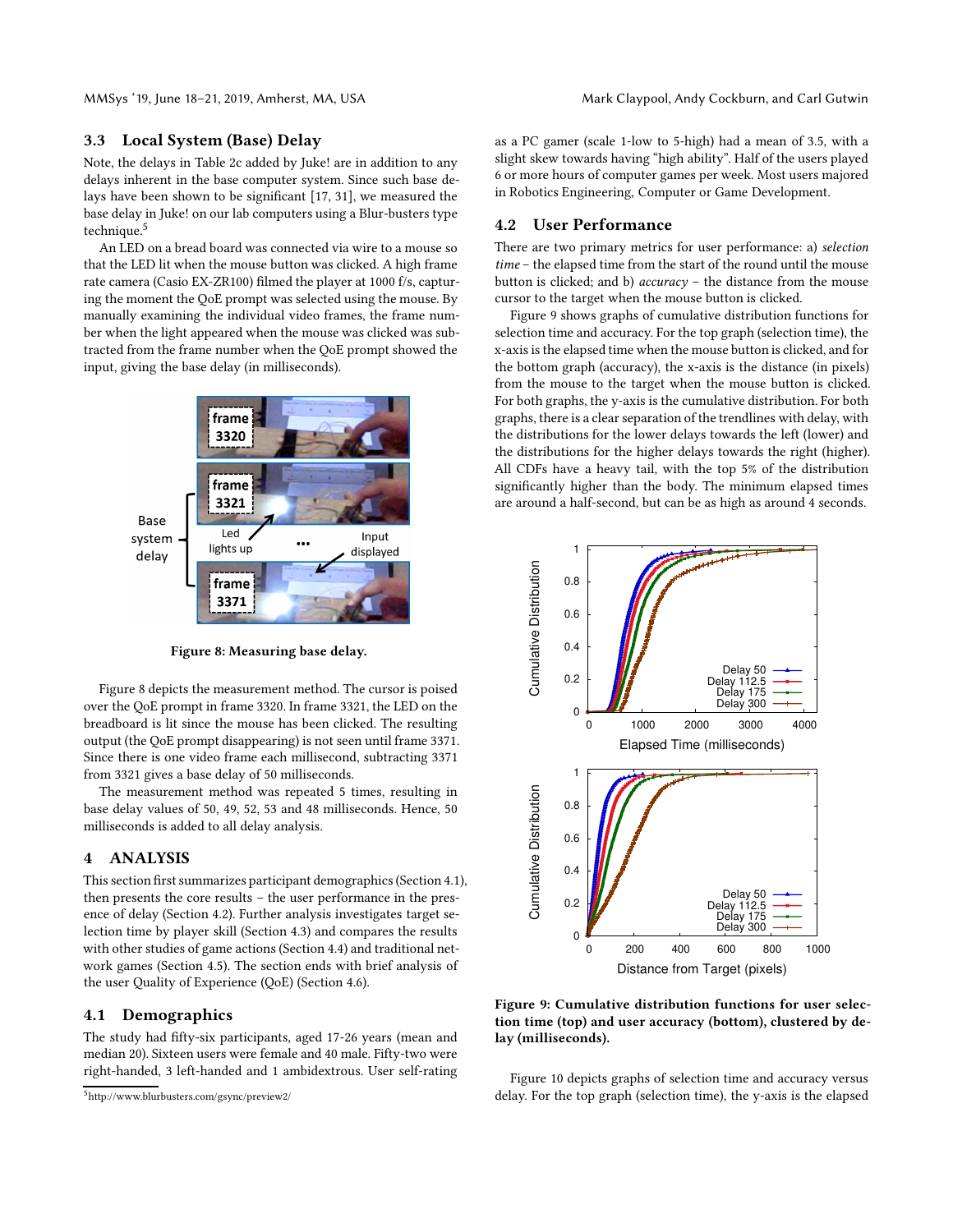Game Input with Delay - Moving Target Selection Parameters MAGys '19, June 18–21, 2019, Amherst, MA, USA

time when the mouse button is clicked, and for the bottom graph (accuracy), the y-axis is the distance (in pixels) from the mouse to the target when the mouse button is clicked. For both graphs, the x-axis is the total input delay (added delay + base delay). Each point is the mean time for all users for that delay, shown with a 95% confidence interval. Overall, there is a linear increase in both selection time and accuracy with delay over the range of delays tested. This is in contrast to previous work [\[11](#page-10-16)] that showed an exponential relationship with delay, albeit the ranges of delays in the previous study were larger (maximum 450 milliseconds versus 300 milliseconds).

<span id="page-6-0"></span>

Figure 10: User selection time (top) and user accuracy (bottom) versus delay.

Figure [11](#page-6-1) graphs the same data as in Figure [10,](#page-6-0) but with data grouped by the target jink angle (the angle range used when a target turns). Both graphs have three trendlines, one for each target jink angle. Each point is the mean distance for all users for that delay & angle combination, shown with a 95% confidence interval. Generally, there is a clear separation of the trendlines for both graphs, indicating target jink angle affects user selection time and accuracy. For selection time, the angle 360 targets are the hardest to select, indicated by the longest times, the angle 90 targets the easiest and the no jink targets in between, but closer to the angle 90 targets. Delay impacts the elapsed time about the same for all jink angles. In contrast, for accuracy, the angle 90 targets are the hardest to select, indicated by the largest distances, the angle 360

targets the easiest and the no jink targets in between. Delay impacts the distance for all jink angles, but is most pronounced for the angle 90 targets and the trend lines diverge as delay increases.

<span id="page-6-1"></span>

Figure 11: User selection time (top) and user accuracy (bottom) versus delay, data grouped by target jink angle.

The effects of the target jink angle are illustrated in Figure [12,](#page-7-0) which depicts the target paths for three sample targets, one for each angle tested. The point density (1 point per 30 milliseconds) on all paths indicates the relative target speeds, with points spaced further apart indicating higher target speed. When the jink angle range is large (e.g., angle range 360 degrees) the target frequently reverses direction, causing the applied force to brake the target speed, making it easier to hit. However, the large angle range makes the target path unpredictable, causing the user to take longer to track target location and click the button. On the other hand, when the target does not turn (e.g., angle range 0 degrees), while the target moves more quickly, tracking the target location is relatively easy since it moves in a straight line. When the target makes more gradual turns (e.g., angle range 90 degrees), a turn does not drastically slow the target, but it does make it harder to predict the location for tracking and selection.

We surmise there is one jink angle where users are most inaccurate when selecting and another where users are slowest to select the target. Figure [13](#page-7-1) shows analysis that supports this idea. The y-axes for both graphs are as for Figure [10,](#page-6-0) but here the x-axis is the jink angle range. Data points are still means with 95% confidence intervals. For selection time, the largest angle range takes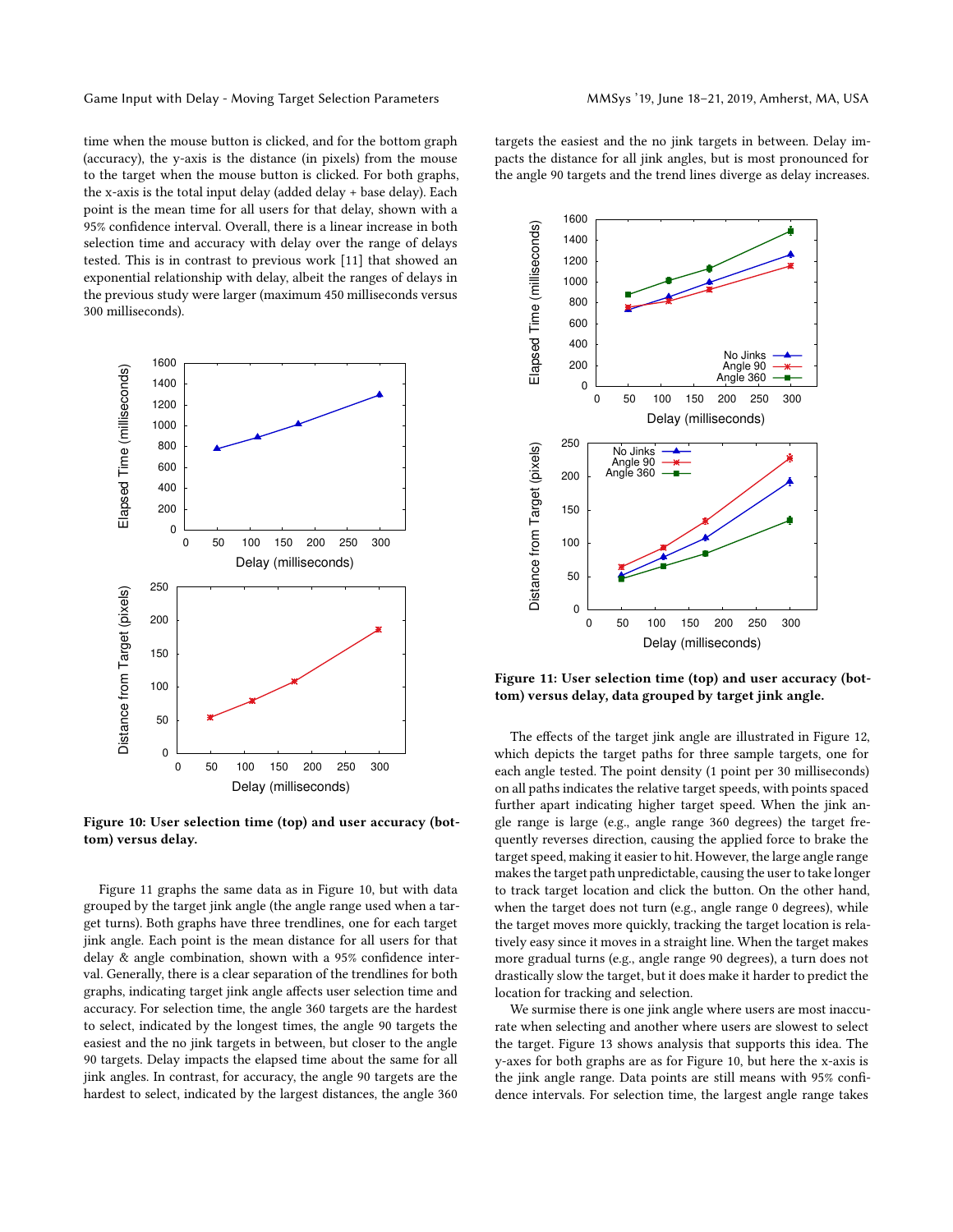<span id="page-7-0"></span>

Figure 12: Example paths traveled by 3 targets – no jinks, jink angle 90, jink angle 360.

the longest to select, while the angle 0 and angle 90 angle ranges take less time to select. For accuracy, the largest angle range is actually the easiest to hit (the distance is the lowest), while the 90 degree angle range is the hardest to hit of the 3 angles tested. Future tests with more angle ranges are needed to accurately determine the shape of the curves over the full 0-360 angle range.

<span id="page-7-1"></span>

Figure 13: User selection time (top) and user accuracy (bottom) versus jink angle range.

Figure [14](#page-7-2) graphs the same data as in Figure [10,](#page-6-0) but the data is grouped by the jink interval (the time between target turns). The

non-jink case is shown for reference. For selection time, the target that turns the most often (jink interval 30 milliseconds) takes the longest to select, while the time to select targets with higher turn intervals is similar to the time to select targets that do not turn. For accuracy, targets that turn less often are harder to hit. However, not turning at all (no jinks) makes a target harder to hit than frequent turns (jink interval 30 milliseconds), likely because of the effects of frequent turns on target speed. As for jink angle, this suggests there are different jink intervals that make a target the hardest to hit and take the longest to select, the latter somewhere above 150 milliseconds and the former somewhere less that 75 milliseconds. The parameters of target jink interval and jink angle provide additional information that might explain results by Pavlovych and Gutwin [\[27](#page-10-14)] that showed more complex paths lowered target selection error rates.

<span id="page-7-2"></span>

Figure 14: User selection time (top) and user accuracy (bottom) versus delay, data grouped by minimum target jink interval.

The user selection time (elapsed time) and user accuracy (dis-tance) were each analyzed using a 3-factor ANOVA.<sup>[6](#page-7-3)</sup> A summary of the results are shown in Table [3a](#page-8-2) and Table [3b,](#page-8-2) respectively. For both selection time and accuracy, there were significant main effects on delay, jink angle and jink interval, and significant interaction effects for delay-angle, and delay-interval. For selection time only, there was a significant interaction effect for angle-interval.

<span id="page-7-3"></span><sup>6</sup>Using R,<https://www.r-project.org/>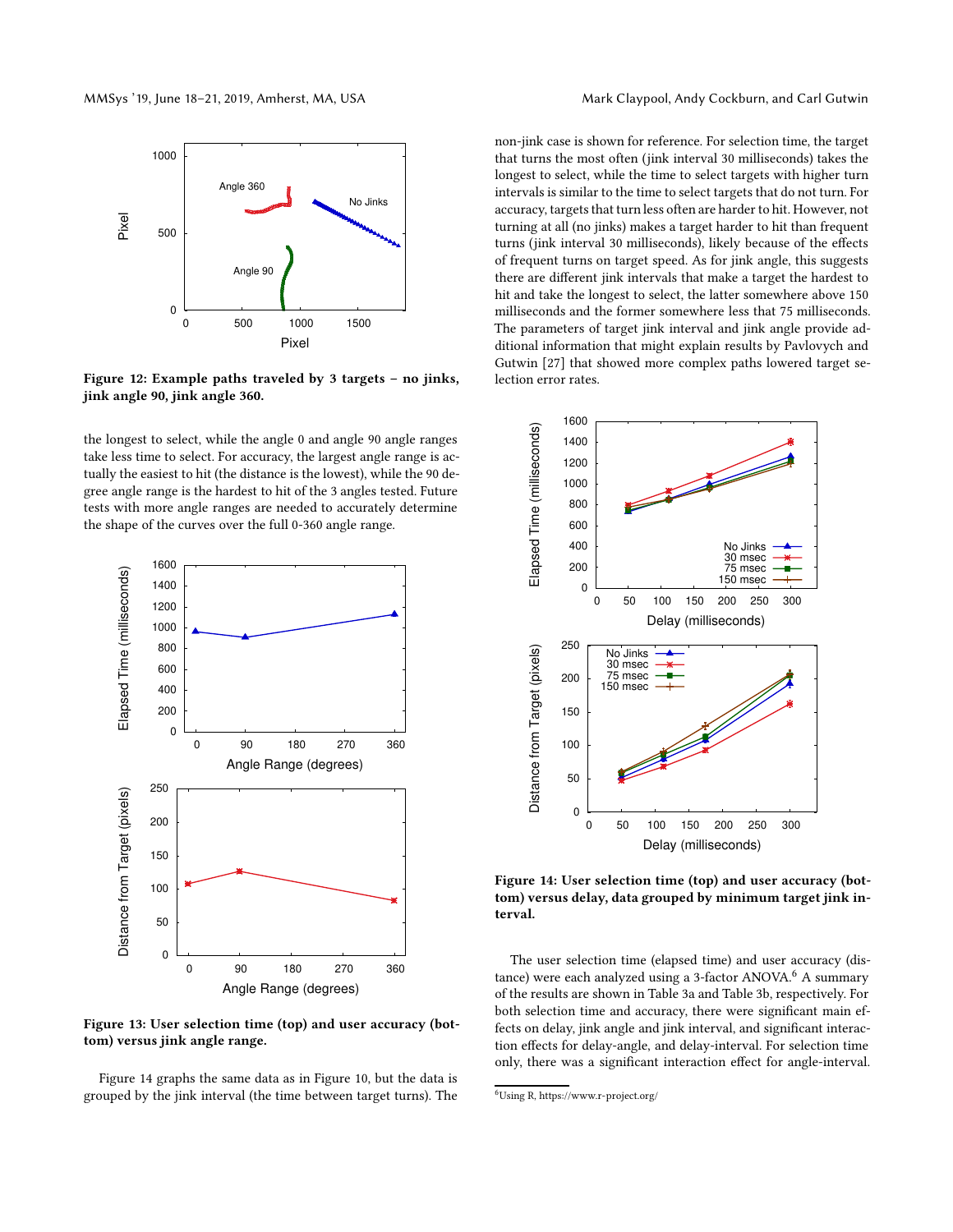<span id="page-8-2"></span>Game Input with Delay - Moving Target Selection Parameters MAGys '19, June 18-21, 2019, Amherst, MA, USA

| Factor                   | F value | р         |  |  |  |
|--------------------------|---------|-----------|--|--|--|
| delay                    | 2192.44 | $< 2e-16$ |  |  |  |
| angle                    | 321.63  | $< 2e-16$ |  |  |  |
| interval                 | 219.91  | $< 2e-16$ |  |  |  |
| delay-angle              | 13.63   | 0.000223  |  |  |  |
| delay-interval           | 70.02   | $< 2e-16$ |  |  |  |
| angle-interval           | 64.17   | 1.24e-15  |  |  |  |
| (a) User selection time. |         |           |  |  |  |
| Factor                   | F value |           |  |  |  |
| . .                      |         |           |  |  |  |

| гасил          | г уание  |              |
|----------------|----------|--------------|
| delay          | 4435.363 | $< 2e-16$    |
| angle          | 264.282  | $< 2e-16$    |
| interval       | 404.660  | $< 2e-16$    |
| delay-angle    | 150.044  | $< 2e-16$    |
| delay-interval | 89.256   | $<$ 2e $-16$ |
| $-1$           |          |              |

(b) User accuracy.

Table 3: 3-factor ANOVA - delay, jink angle, jink interval.

For neither selection time nor accuracy was the interaction effect of delay-angle-interval significant.

### <span id="page-8-0"></span>4.3 Skill

Selecting a rapidly moving target requires hand-eye coordination, so users that are skilled gamers more likely do better at Juke! – a potentially confounding effect. Users gave a self-rating of PC gamer skill (1 (low) to 5 (high)) from which we identified users with low skill (10 with rating 1-2) and high skill (28 with rating 4-5).

Figure [15](#page-8-3) depicts the data analyzed by self-reported skill, with the axes as in Figure [10.](#page-6-0) For both graphs, there are two trendlines, one for each skill group. Each point is the mean for all users with that skill for that delay, shown with 95% confidence intervals. Overall, the decrease in performance as delay increases holds for both skill groups. With no added delay, there is little difference between the two skill groups – the 95% confidence intervals do not overlap, but the differences are only about 10%. For user selection time, as delay increases, the difference between skill groups stays the same (about 75 milliseconds). However, for user accuracy, as delay increases, there is a clear separation of the skill trendlines, with the high skilled users less affected by delays than the low skilled users. The low skilled users are about 20%-30% less accurate than the high skilled users in the presence of delays above 50 milliseconds.

### <span id="page-8-1"></span>4.4 Comparison with Other Studies

As mentioned in Section [2,](#page-1-0) previous work has examined the effects of delay on individual game actions, including moving target selection with a mouse. However, Claypool et al. [\[11\]](#page-10-16) and Long and Gutwin [\[22\]](#page-10-13) explored target selection with constant velocity targets while Juke! is the first to study force-based movement parameters for targets.

Figure [16](#page-8-4) shows the Juke! user selection time data on the left graph, the PuckHunt game taken from Figure 5 of [\[11](#page-10-16)] (time to select target) in the middle graph, and the Pong game taken from Figure 2 of [\[22](#page-10-13)] (error rate in missing the target) on the right graph. All three games show similar trends in that user performance decreases with an increase in delay. However, both PuckHunt and

<span id="page-8-3"></span>

Figure 15: User selection time (top) and user accuracy (bottom) versus delay, data grouped by self-reported PC gaming skill.

<span id="page-8-4"></span>

Figure 16: Comparison of Juke! with force-based target movement and PuckHunt and Pong with constant velocity target movement.

Pong with constant velocity target movement show a somewhat flat region on the left where performance does not degrade significantly for lower delays followed by a marked decrease in performance for delays above 200 milliseconds. This is in contrast to Juke! that has a steady, near linear, decrease in performance (increase in elapsed time) with an increase in delay over the range of delays tested.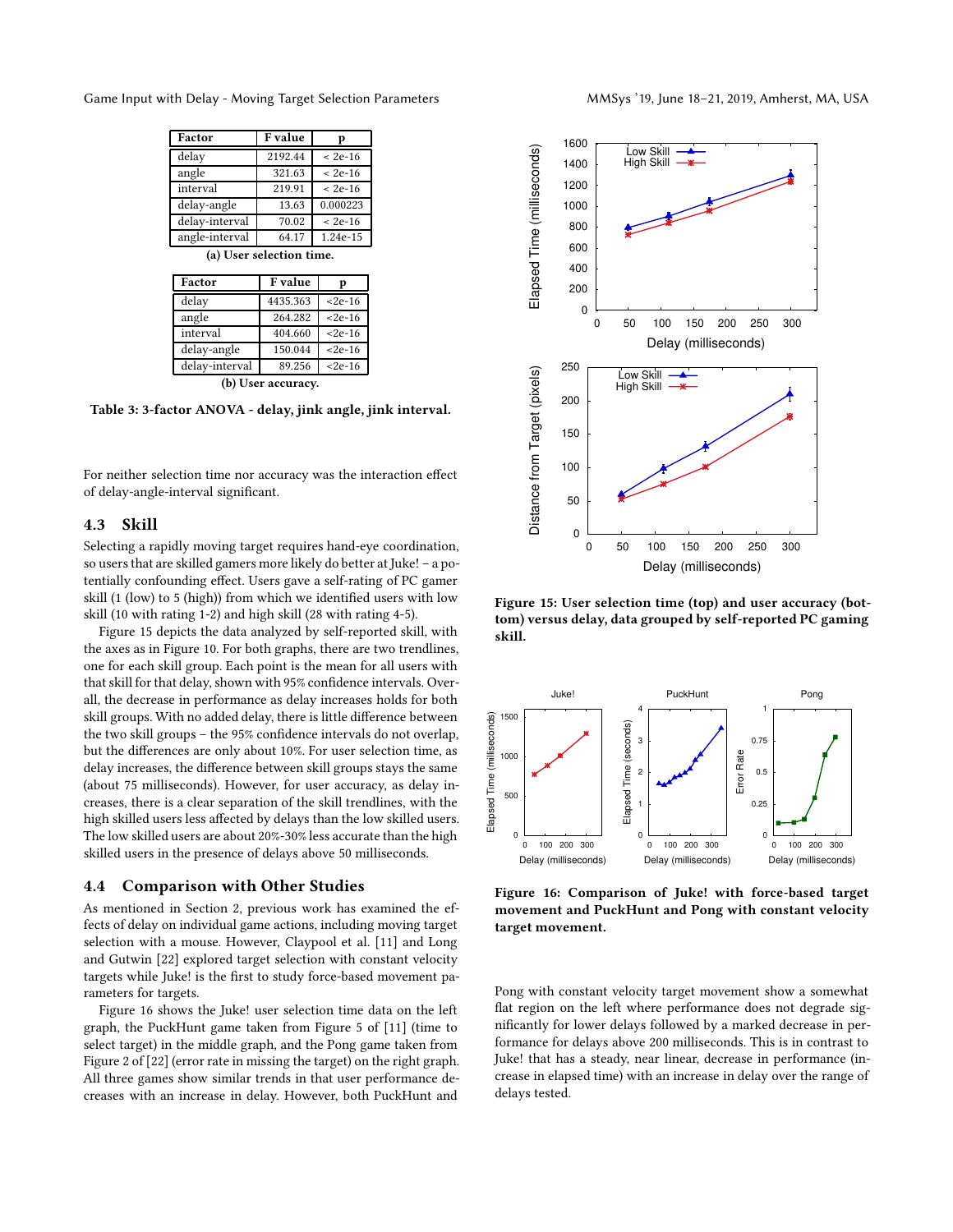<span id="page-9-3"></span>

Figure 17: User performance versus delay for Juke! measurements and traditional network games.

# <span id="page-9-1"></span>4.5 Comparison with Traditional Network Games

To better understand how the Juke! measurements relate to a broader set of computer games, we follow earlier analysis [\[9\]](#page-10-33) comparing the effects of delay on traditional network games. In general, the impact of delay differs depending upon how a user views the game world on a screen [\[10](#page-10-30)]: first person perspective where the user sees the game world through the eyes of the avatar, a third person perspective where the user follows an avatar in the virtual world, or an omnipresent perspective where the user has the ability to view and interact with different aspects of the game world. To allow for comparisons across different games, previous work [\[10](#page-10-30)] normalized and modeled earlier performance results ([\[3](#page-10-6), [8](#page-10-10), [13,](#page-10-9) [25](#page-10-11), [26\]](#page-10-12)) from 0 (worst) to 1 (best). We do the same for our user study data, normalizing the user selection time and accuracy (selection distance). In order to make our data comparable to the previously published results, the added base delay (50 milliseconds) is subtracted from our user study data.

Figure [17](#page-9-3) depicts the results, summarizing classes of traditional network games in comparison to the Juke! user study results. The horizontal gray rectangle represents user tolerance for delay based on the previous studies. The exact user tolerance for delay depends on the game and to some extent the user, but gameplay quality is generally acceptable above the gray area and unacceptable below it. From the graph, the user selection time and accuracy in Juke! most closely follow the first person avatar perspective model. This is likely because performance in first person avatar games is most closely attuned to specific actions by the user (e.g., aiming a weapon) and so is directly impacted by delay, just as moving the mouse and clicking the mouse in Juke! is directly impacted by delay.

### <span id="page-9-2"></span>4.6 Quality of Experience

While user opinion of delay often correlates with performance [\[33\]](#page-10-34), subjective measures can help ascertain the quality of the experience (QoE). For our Juke! user study, once for each jink interval, angle & delay combination, users were asked to rate the perceived

<span id="page-9-4"></span>

Figure 18: Quality of Experience versus delay.

amount of lag (1-low to 5-high) during the previous round (see Figure [6\)](#page-4-3). These numbers are subtracted from 6 to align with typical QoE measures.

Figure [18](#page-9-4) depicts a graph of the quality of experience versus delay. The x-axis is the total input delay and the y-axis is the reported lag perception (here, 1-high to 5-low). Each point is the mean rating for all users for that delay, shown with a 95% confidence interval. From the graph, there is an observable downward trend in QoE with an increase in delay, indicating users readily perceive added delays. Even with no added delay (far left), the mean of 4 suggests users perceive at least some local delay, while even at 300 milliseconds of delay (far right), users have not maxed out their perception of delay. Confidence intervals are small and non-overlapping in all cases, and mean values decrease about 50% (mean of 4 to mean of 2) from left (delay 50 milliseconds) to right (delay 300 milliseconds).

### <span id="page-9-0"></span>5 CONCLUSION

Computer games are increasingly networked, subjecting players to delays not only from the local system but also from the network and game servers, particularly for cloud-based games. This means player input, such as using a mouse to align a reticle on an opponent, is delayed between when the player moves the mouse until the game renders the change. While past work has shown delay degrades the player experience, details on the effects of delay on moving target selection, especially parameterized by target motion, have not been fully understood. In particular, what is needed is study of motion common to many games, where targets move along complicated movement paths, governed by turn frequency and turn angle with acceleration.

This paper presents the results of a study where users played a custom game called Juke! that isolated target selection and controlled for delay and target motion parameters – the time between target turns and the target turn angle range – using force-based motion. Fifty-six users played over 13,000 rounds of Juke! with the results analyzed along the independent variables of delay, jink angle and jink time, and with comparisons to previous work.

The analysis shows that both the distance between the mouse cursor and the moving target and the time it takes the user to select the moving target increase linearly over the range of delays